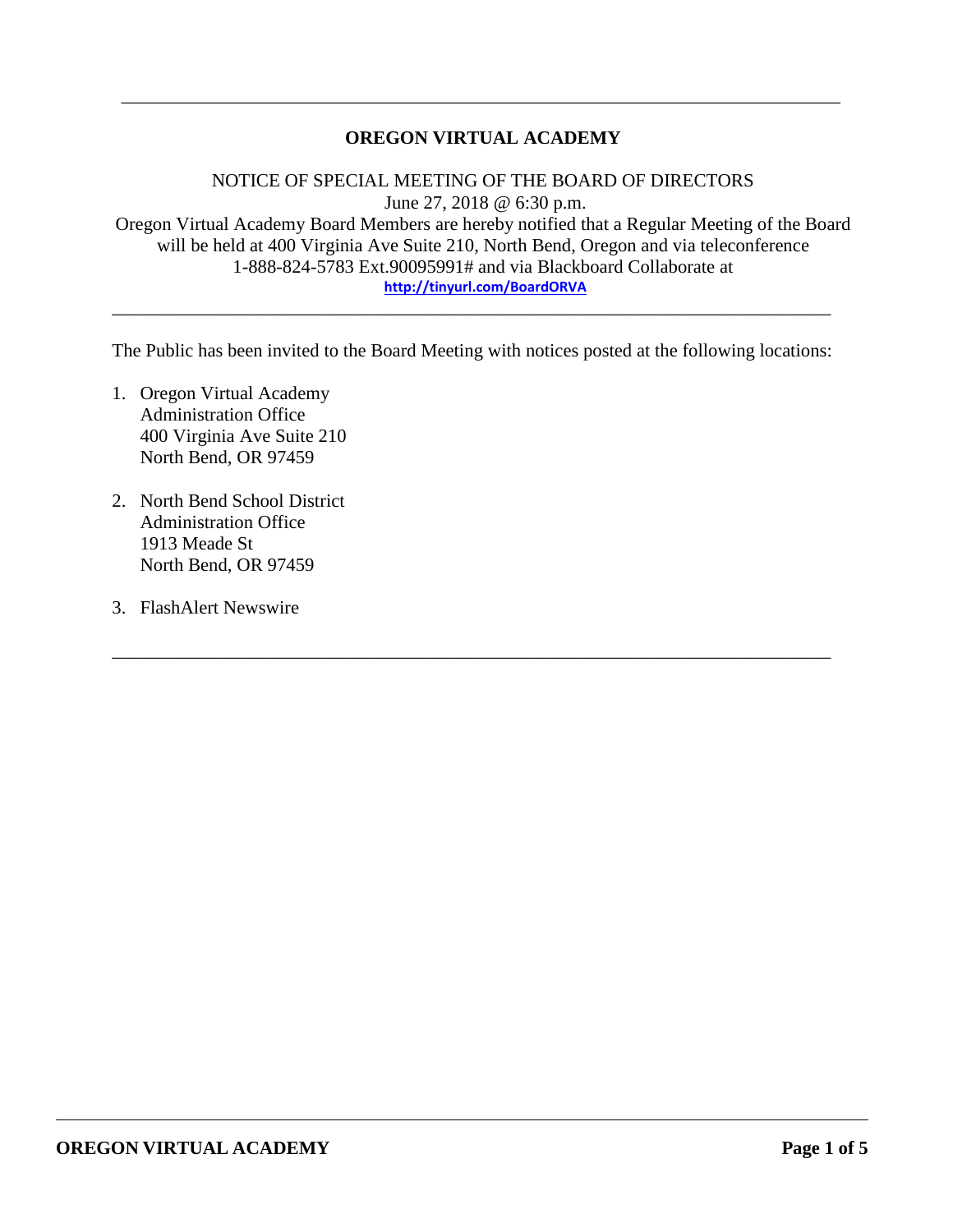### **AGENDA SPECIAL MEETING AGENDA**

### **BOARD OF DIRECTORS OREGON VIRTUAL ACADEMY**

**Wednesday, June 27th , 2018 6:30 p.m.** ORVA Office 400 Virginia Ave Suite 210 North Bend, OR 97459

## **INSTRUCTIONS FOR PRESENTATIONS TO THE BOARD BY PARENTS AND CITIZENS**

The Oregon Virtual Academy welcomes your participation at the School's Board meetings. The purpose of a public meeting of the Board of Directors is to conduct the affairs of the School in public. We are pleased that you are in attendance and hope that you will visit these meetings often. Your participation assures us of continuing community interest in our School. To assist you in the ease of speaking/participating in our meetings, the following guidelines are provided.

- 1. Agendas are available to all audience members at the door to the meeting or by requesting the agenda from School Officials (541-751-8060).
- 2. The "Public Comment" portion is set aside for members of the audience to raise issues that are not specifically on the agenda. These presentations are limited to three (3) minutes and total time allotted to non-agenda items will not exceed fifteen (15) minutes. The Board may give direction to staff to respond to your concern or you may be offered the option of returning with a citizen-requested item.
- 3. When addressing the Board, speakers are requested to stand, to state their name and address, and to adhere to the time limits set forth.
- 4. Citizens may request that a topic related to school business be placed on a future agenda by submitting a written request at least seventy-two (72) hours in advance of any regular meeting. Once such an item is properly placed on the agenda, the Board can respond, interact, and act upon the item.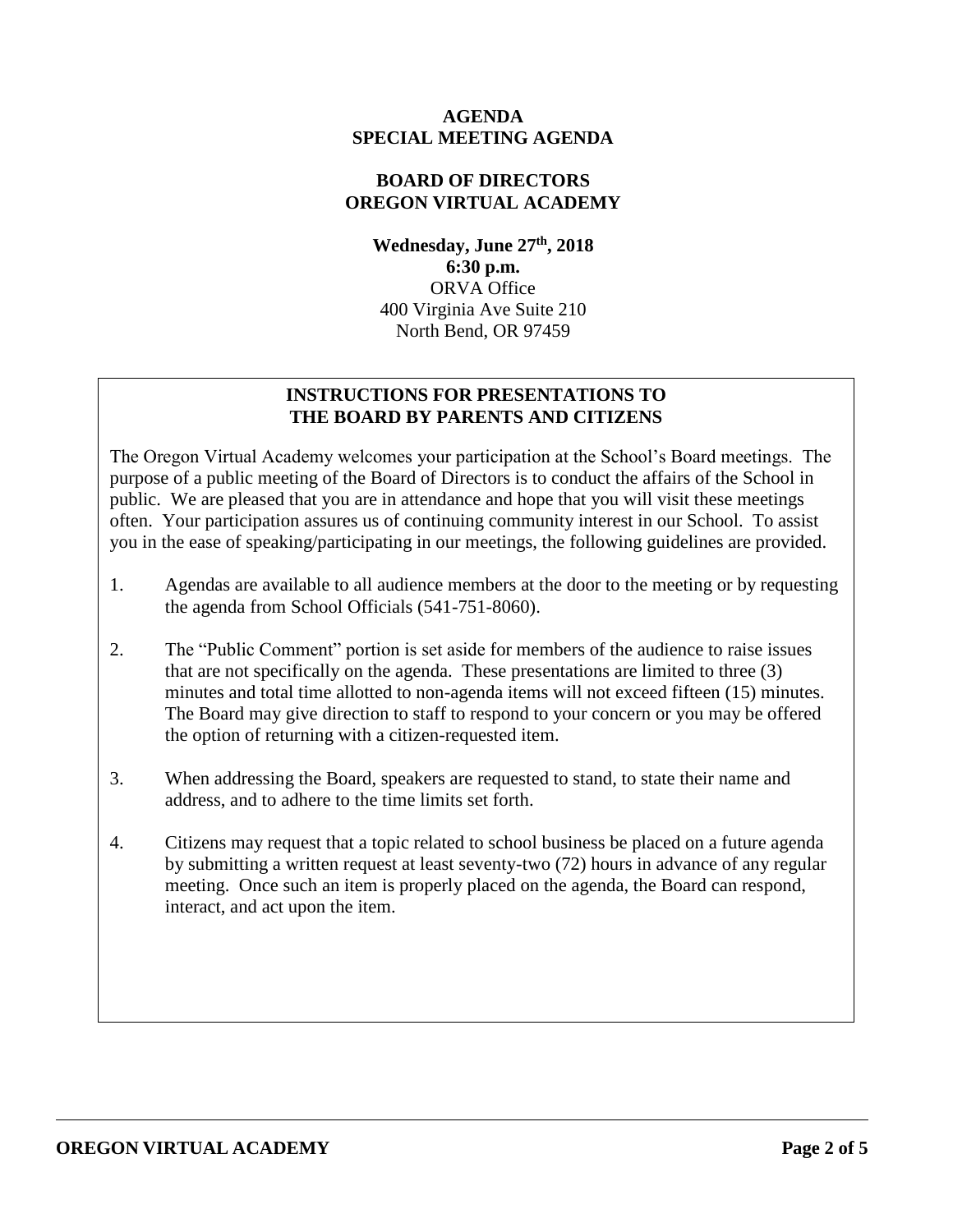## **I. PRELIMINARY**

**A.** CALL TO ORDER

Meeting was called to order by the Board Chair at 6:34 P.M.

#### **B.** Roll Call

| <b>Member</b>       | Title         | Term      | <b>Present</b> | <b>Absent</b> | <b>In</b> | Out |
|---------------------|---------------|-----------|----------------|---------------|-----------|-----|
| Mr. Paul Tannahill  | Member        | 2015-2018 |                |               |           |     |
| Mr. Michael Herndon | Member        | 2015-2018 | X              |               |           |     |
| Ms. Terri Bennink   | Secretary     | 2016-2019 |                |               |           |     |
| Mr. Steven Isaacs   | Member        | 2016-2019 |                |               |           |     |
| Mr. Brian Bray      | Chairman      | 2016-2019 | X              |               |           |     |
| Mr. Barry Jahn      | Vice Chairman | 2017-2020 | v              |               |           |     |
| Vacant              | Member        | 2017-2020 |                |               |           |     |

### **II. COMMUNICATIONS**

**A)** PUBLIC COMMENTS:

No individual comment shall be for more than three (3) minutes and the total time for this purpose shall not exceed fifteen (15) minutes. Board members may respond to comments however no action can be taken. The Board may give direction to staff following comment.

#### *Mr. Pooleon addressed the board regarding a non-renewal notification.*

#### *Ms. Spencer read her resignation letter to the board.*

**B)** EXECUTIVE SESSION:

The board will meet in Executive Session pursuant to ORS 192.660(2)(f), to consider records exempt from disclosure (attorney client privileged communications).

#### **III. CONSENT AGENDA ITEMS**

All matters listed under the consent agenda are considered by the Board to be routine and will be approved/enacted by the Board in one motion in the form listed below. Unless specifically requested by a Board member for further discussion or removed from the agenda, there will be no discussion of these items prior to the Board votes on them. The Head of School recommends approval of all consent agenda items.

#### **A.** ITEMS FOR APPROVAL

- 1. Resignations
	- a. Todd Anderson
	- b. Tracey Spencer
	- c. Thu Ngo
- 2. Non-Renewals
	- a. Melissa Arrigotti
	- b. Lucas Jackson
	- c. Gareth Pooleon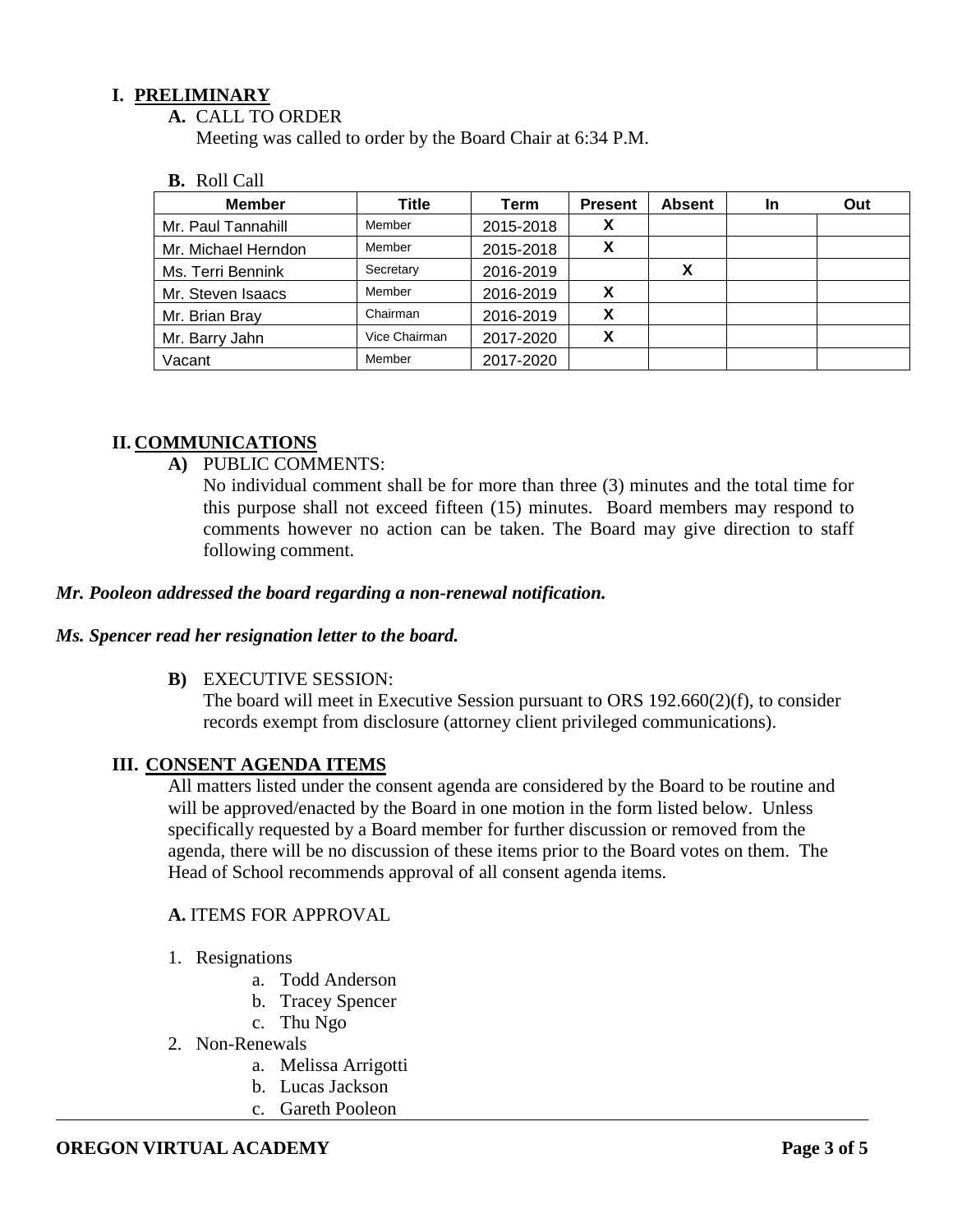*Mr. Herndon moved to approve the consent agenda items as written. Mr. Bray seconded the motion. All were in favor with none opposed. The motion carried.*

# **IV. ACTION ITEMS**

1) IV-BDRPT-01\_6-27-18

Discussion and Possible Action on items discussed in Executive Session.

| <b>Member</b>       | <b>Motion</b> | Aye            | <b>No</b> | <b>Abstain</b> | <b>Absent</b> |
|---------------------|---------------|----------------|-----------|----------------|---------------|
| Mr. Paul Tannahill  |               | χ              |           |                |               |
| Mr. Michael Herndon | 2nd           | χ              |           |                |               |
| Ms. Terri Bennink   |               |                |           |                | Χ             |
| Mr. Steven Isaacs   |               | χ              |           |                |               |
| Mr. Brian Bray      | X             | X              |           |                |               |
| Mr. Barry Jahn      |               | χ              |           |                |               |
| Vacant              |               |                |           |                |               |
|                     |               |                | Vote, (A) |                |               |
| Motion              | Carried (X)   | Not Carried () | (N)(Ab)   | Tabled (       |               |

*Mr. Bray moves that the board directs Steve Werlein pursuant to the advice of counsel to take necessary action to meet contractual and regulatory requirements in the administration of Special Programs. Mr. Herndon seconds the motion. All were in favor with none opposed. The motion carried.* 

2) IV-BDRPT-02\_6-27-18

Discussion and Possible Action related to Windfall Utilization Funds.

*Mr. Werlein shares the responses from staff regarding windfall fund usage. Bonus payment was number 1 and unanimous. Funding PD and continuing educations for staff, and supplemental instructional materials/programs for core academics and for increasing engagement and retention were other requests for the funds.* 

*Mr. Werlein shares some concerns with the bonus as a monthly payment as well as issues with a lump sum payment. Payouts and repayments from staff that leave mid-year were also concerns. PD fund tracking will require more planning and an established process.*

*Mr. Herndon asks if it is possible to extend the funds past 1 year. Mr. Chun-Hoon reports that if no decision is made, there will be a surplus. We would like to have a decision to utilize funds now. Mr. Werlein shares that there were strong opinions from staff that the funds be used this year for only returning staff and not new staff.* 

*Ms. Kozlov shares that it is appropriate to set up a continuing education fund for this year.*

*Mr. Herndon suggests offering the signing bonus to all returning staff as well as new hires to give ORVA an edge over competing schools with payment split into two payments 1 per semester.* 

*Mr. Werlein shares that there would need to be a process in place in order to make PD funds equitable.*